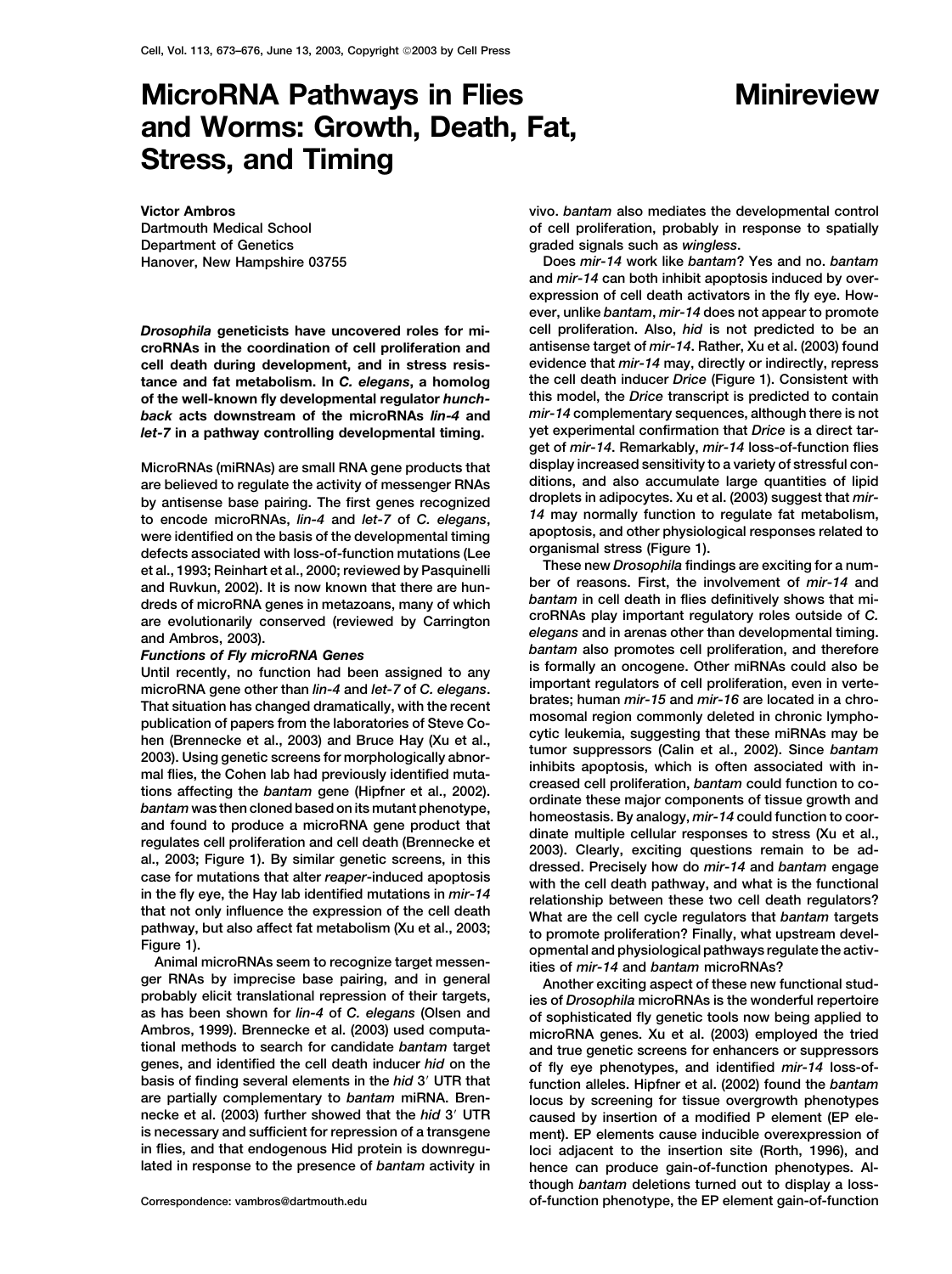



signals and inhibits apoptosis (Brennecke et al., 2003). *mir-14* re**presses apoptosis and the accumulation of lipid droplets in adipo- posed here to couple the LIN-28 cytoplasmic RNA binding protein cytes, perhaps as part of a stress response pathway (Xu et al., 2003). to** *let-7* **transcription. The temporal regulation of** *hbl-1* **(***hunchback***)** The cell death activators *hid* and *Drice* are potential posttranscrip-<br>
tional targets of *bantam* and *mir-14*, respectively. Hypothetical tar-<br>
posttranscriptional (black "?") repression. tional targets of *bantam* and *mir-14*, respectively. Hypothetical tar**gets ("?") for the control of proliferation and fat storage are yet to be identified.**

strategy may be particularly effective for identifying mi-<br>
corrollNA genes, a colleality throse that act eduturality<br>
with other genes, and hence would be missed by loss-<br>
with other genes, and hence would be missed by lo





**plementarity, and so they do not trigger target degradation by RNAi. transcription factor (Figure 3). It was known previously** Brennecke et al. (2003) employed a GFP reporter transgene as a<br>microRNA sensor, with regions of the GFP mRNA engineered to be<br>precisely complementary to the *bantam* microRNA. Thus, cells that<br>express endogenous *bantam* m **GFP expression in those cells owing to microRNA-induced degrada-** *let-7***–***lin-41***–***lin-29* **circuit seems to represent a cascade**



**Figure 3. A Regulatory Cascade of** *C. elegans* **Heterochronic Genes Based on epistasis and expression studies in Abrahante et al. (2003) Figure 1. Roles for** *Drosophila* **miRNAs** *bantam* **and** *mir-14* **and Lin et al. (2003); reviewed by Pasquinelli and Ruvkun (2002).** *bantam* **promotes cell proliferation in response to developmental Probable transcription factors are shown in red; all other regulators**

**consistent with a role for** *bantam* **in the promotion of**

**in the fly CNS, and further suggesting that fly** *hunchback* **might also be regulated by miRNAs.**

**The discovery of a developmental timing role for** *C. elegans hunchback* **fills a gap in our understanding of the regulatory pathway of worm heterochronic genes. The heterochronic genes act during** *C. elegans* **larval development to distinguish one stage from another so that cells express stage-specific developmental programs (reviewed by Pasquinelli and Ruvkun, 2002). Mutants lacking the microRNA** *let-7* **fail to properly execute Figure 2. Two Modes of Gene Silencing by microRNAs a larval-to-adult switch in hypodermal cell development. Ordinarily, animal microRNAs recognize targets by imprecise com- This switch requires LIN-29, an adult-specific zinc-finger tion of the complementary GFP messenger RNA. of posttranscriptional gene regulation. However,** *let-7*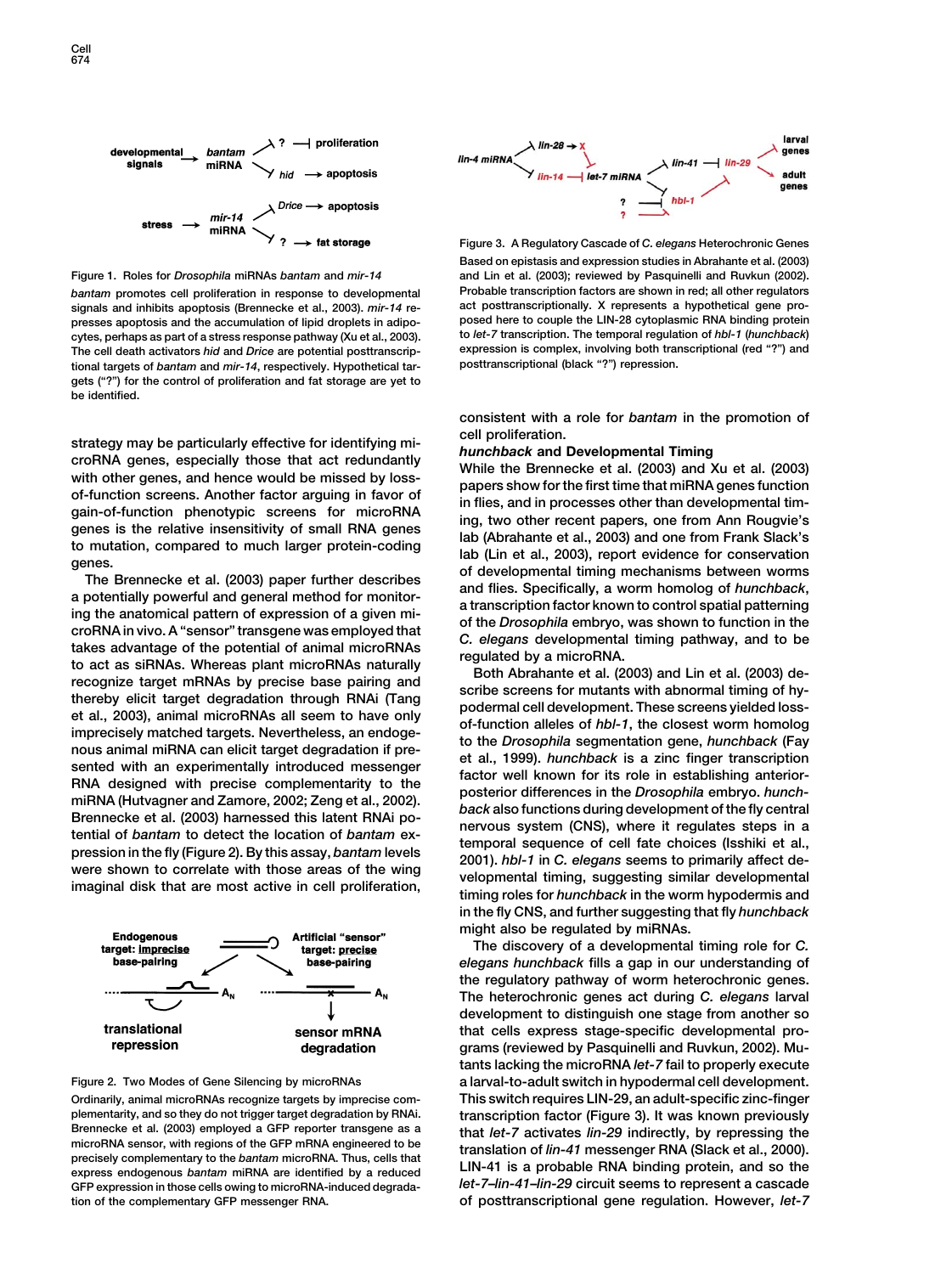**and** *lin-41* **alone cannot entirely account for the ob- trigger degradation of a precisely matched mRNA target served developmental regulation of** *lin-29* **gene activity; (Hutvagner and Zamore, 2002; Zeng et al., 2002; Brenthe** *let-7* **and** *lin-29* **null phenotypes are not equivalent, necke et al., 2003)? Clues to understanding these quesand** *lin-41* **mutations are only partially epistatic to** *let-7* **tions may come from the observation that miRNAs seem (Abrahante et al., 2003). What other temporal regulators to be dosage-sensitive regulators of downstream biocollaborate with** *let-7* **and** *lin-41* **activities to specify the logical pathways. The Xu et al. (2003) and Brennecke et**

**much stronger developmental timing defects than either dosage of** *mir-14* **or** *bantam* **microRNA, respectively. singly defective animal, suggesting that** *lin-41* **and** *hbl-1* **Dosage sensitivity is also a hallmark of the regulation act in parallel pathways (Abrahante et al. 2003, Lin et of adult fates by** *let-7* **in the worm heterochronic gene partial complementarity to** *let-7* **RNA, suggesting that gests that miRNAs could exercise a finely tuned and** *let-7* **could act by repressing both** *lin-41* **and** *hbl-1* **(Fig- perhaps very sensitive control of target gene expression. ure 3). Moreover, the** *lin-41;hbl-1* **double loss-of-func- By regulating gene expression at the ultimate output of tion is strongly epistatic to** *let-7* **loss-of-function, consis- genetic information flow, the ribosome::mRNA complex, tent with the model that** *let-7* **controls the timing of adult a microRNA can exert an effect on target gene exprescell fates by repressing** *lin-41* **and** *hbl-1* **in parallel (Fig- sion that is potentially immediate, rapidly reversible, and**

*C. elegans hunchback* levels decrease during de-<br>velopment, as a consequence of what appears to be<br>requilation would also be well suited for the concerted **velopment, as a consequence of what appears to be regulation would also be well suited for the concerted tissue-specific transcriptional and posttranscriptional repression of multiple genes, independently of variables translationally repressed by** *let-7* **microRNA, acting via anisms. the** *hbl-1* **3 UTR (Abrahante et al., 2003; Lin et al., 2003). The degree of evolutionary conservation and func-In the nondividing lateral hypodermal (skin) cells,** *hbl-1* **tional analogy among pathways involving microRNAs** is also translationally repressed, but independently of  $let$ -7, implicating perhaps one or more other microRNAs.<br>
Finally, there seems to be a UTR-independent, early  $let$ -7 of C. elegans, mir-14 and ban-<br>
transcriptional co

**specificity factors in the translational regulation of Selected Reading** *hunchback* **messenger RNA during fly embryogenesis, analogous to the role of** *let-7* **in the repression of** *hbl-1* **Abrahante, J.E., Daul, A.L., Li, M., Volk, M.L., Tennessen, J.M., Miller, in the worm nervous system? Does** *hunchback* **regulate E.A., and Rougvie, A.E. (2003). Dev. Cell** *4***, 625–637. progression of cell fates in** *Drosophila* **CNS, and in the Brennecke, J., Hipfner, D.R., Stark, A., Russell, R.B., and Cohen,** *C. elegans* **hypodermis, by a conserved pathway? There S.M. (2003). Cell** *113***, 25–36. are hints that this could be so:** *let-7* **is conserved in Calin, G.A., Dumitru, C.D., Shimizu, M., Bichi, R., Zupo, S., Noch,** *Drosophila* **(Pasquinelli et al., 2000) and the fly hunch- E., Aldler, H., Rattan, S., Keating, M., Rai, K., et al. (2002). Proc. back 3<sup>'</sup> UTR contains potential** *let-7* **complementary sites (Abrahante et al., 2003; Lin et al., 2003). Further, Carrington, J., and Ambros, V. (2003). Science, in press.** *Drosophila hunchback* **regulates the expression of** *krup-* **Fay, D.S., Stanley, H.M., Han, M., and Wood, W.B. (1999). Dev. Biol.** *pel,* **a zinc-finger protein of the LIN-29 class. Perhaps a** *205***, 240–253. common ancestor of worms and flies contained a** *let-7* **Hipfner, D.R., Weigmann, K., and Cohen, S.M. (2002). Genetics** *161***, microRNA that temporally regulated** *hunchback* **and 1527–1537. LIN-41, thereby restricting the timing of** *kruppel***/LIN-29 Hutvagner, G., and Zamore, P.D. (2002). Science** *297***, 2056–2060. expression. Isshiki, T., Pearson, B., Holbrook, S., and Doe, C.Q. (2001). Cell** *106***,**

## *Conclusions* **511–521.**

**Why should microRNA-based gene regulatory mecha- Lee, R.C., Feinbaum, R.L., and Ambros, V. (1993). Cell** *75***, 843–854. nisms be conserved? In particular, why would animals Lin, S.-Y., Johnson, S.M., Abraham, M., Vella, M.C., Pasquinelli, A., conserve the widespread use of translational repression Gamberi, C., Gottlieb, E., and Slack, F.J. (2003). Dev. Cell** *4***, 639–650. by miRNAs through imprecise target recognition? As- Olsen, P.H., and Ambros, V. (1999). Dev. Biol.** *216***, 671–680. suming that** *let-7***,** *bantam***, and** *mir-14***, like** *lin-4***, repress Pasquinelli, A.E., Reinhart, B.J., Slack, F., Martindale, M.Q., Kuroda, translational initiation (Olsen and Ambros, 1999), what al. (2000). Nature** *408***, 86–89. would be the utility of this particular mechanism, in com- Pasquinelli, A.E., and Ruvkun, G. (2002). Annu. Rev. Cell Dev. Biol. parison to the evident potential of animal microRNAs to** *18***, 495–513.**

**activation of** *lin-29* **at the end of the fourth larval stage? al. (2003) papers report that the frequency of cell death Worms doubly deficient for both** *lin-41* **and** *hbl-1* **have in the** *Drosophila* **eye can be exquisitely sensitive to the** pathway (Slack et al., 2000). This dosage sensitivity sug**ure 3). very responsive to developmental or physiological sig**such as mRNA turnover rates and transcriptional mech-

transcriptional component to *hbl-1* downregulation in<br>tam of *Drosophila*), and through genetic analysis of other<br>the dividing population of hypodermal cells. Further<br>work is required to identify the pathways and mecha-<br>n

**translation of their targets by intervening at a step after M.I., Maller, B., Hayward, D.C., Ball, E.E., Degnan, B., Muller, P., et**